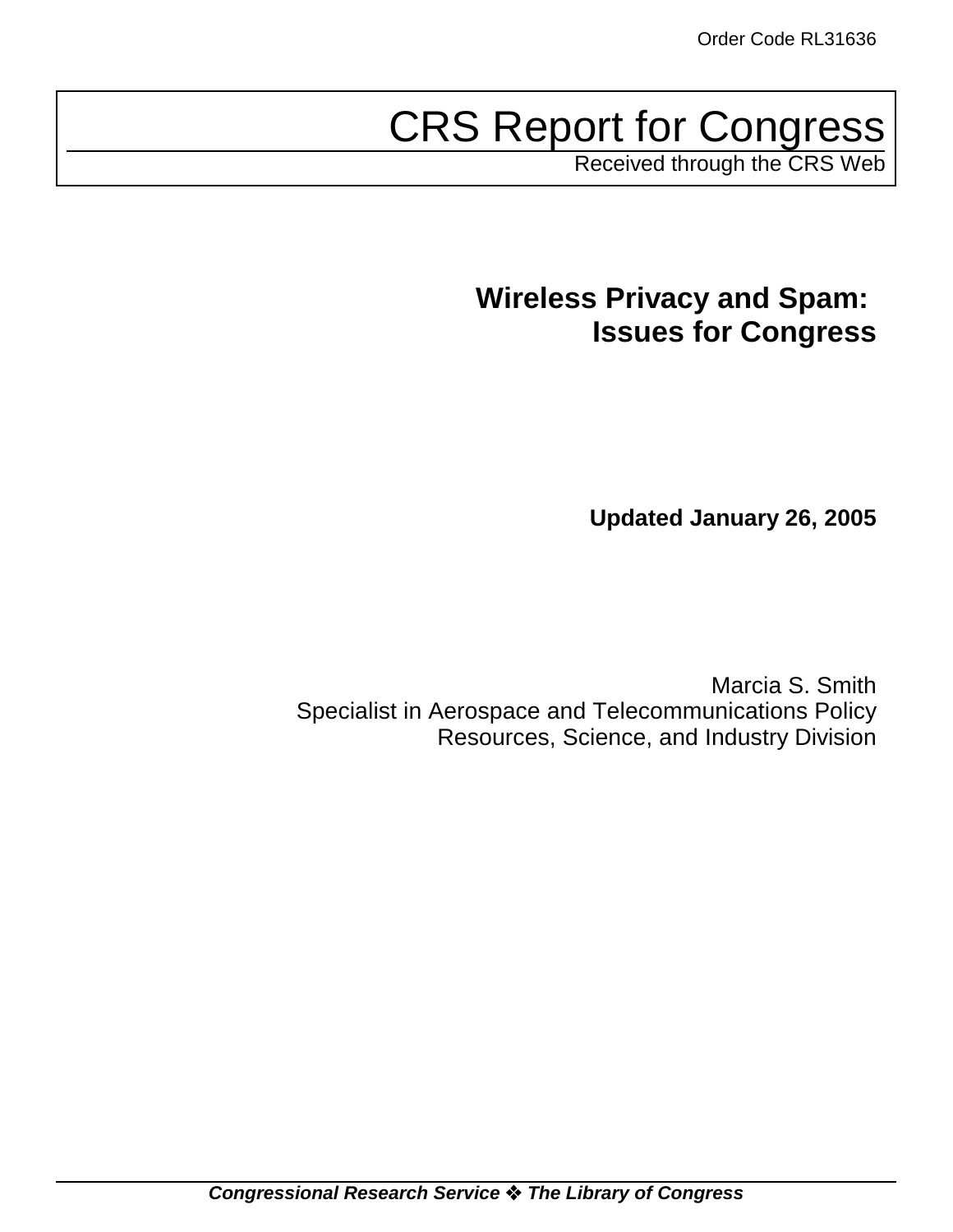## Wireless Privacy and Spam: Issues for Congress

#### **Summary**

Wireless communications devices such as cell phones and personal digital assistants (PDAs) are ubiquitous. Some consumers, already deluged with unwanted commercial messages, or "spam," via computers that access the Internet by traditional wireline connections, are concerned that such unsolicited advertising is expanding to wireless communications, further eroding their privacy.

In particular, federal requirements under the Enhanced 911 (E911) initiative to ensure that mobile telephone users can obtain emergency services as easily as users of wireline telephones, are driving wireless telecommunications carriers to implement technologies that can locate a caller with significant precision. Wireless telecommunications carriers then will have the ability to track a user's location any time a wireless telephone, for example, is activated. Therefore some worry that information on an individual's daily habits — such as eating, working, and shopping — will become a commodity for sale to advertising companies. As consumers walk or drive past restaurants and other businesses, they may receive calls advertising sales or otherwise soliciting their patronage. While some may find this helpful, others may find it a nuisance, particularly if they incur usage charges.

As with the parallel debates over Internet privacy and spam, the wireless privacy discussion focuses on whether industry can be relied upon to self-regulate, or if legislation is needed. Three laws already address wireless privacy and spam concerns. The 1991 Telephone Consumer Protection Act (TCPA, P.L. 102-243) prohibits the use of autodialers or prerecorded voice messages to call wireless devices if the recipient would be charged for the call, unless the recipient has given prior consent. The 1999 Wireless Communications and Public Safety Act (the "911 Act," P.L. 106-81) expanded on privacy protections for Customer Proprietary Network Information (CPNI) held by telecommunications carriers by adding "location" to the definition of CPNI, and set forth circumstances under which that information could be used with or without the customer's express prior consent. The 2003 Controlling the Assault of Non-Solicited Pornography and Marketing Act (the CAN-SPAM Act, P.L. 108-187) required the Federal Communications Commission (FCC) to issue rules to protect wireless subscribers from unwanted mobile service commercial messages (they were issued in August 2004). Consumers also may list their cell phone numbers on the National Do Not Call Registry.

Congress continues to debate how to protect the privacy of wireless subscribers. Representative Frelinghuysen has introduced H.R. 83 in the 109<sup>th</sup> Congress, which requires wireless telecommunications carriers to adhere to the fair information practices of notice, choice, and security in obtaining the express prior consent required by the 911 Act. Congress also is debating issues associated with an ongoing effort to develop a "wireless 411" telephone directory. The major question is whether a law is needed to ensure that subscribers have the right to decline to have their cell phone numbers listed, at no charge. Representative Pitts has announced his intent to reintroduce legislation that he offered in the 108<sup>th</sup> Congress on that issue.

This report is updated as warranted.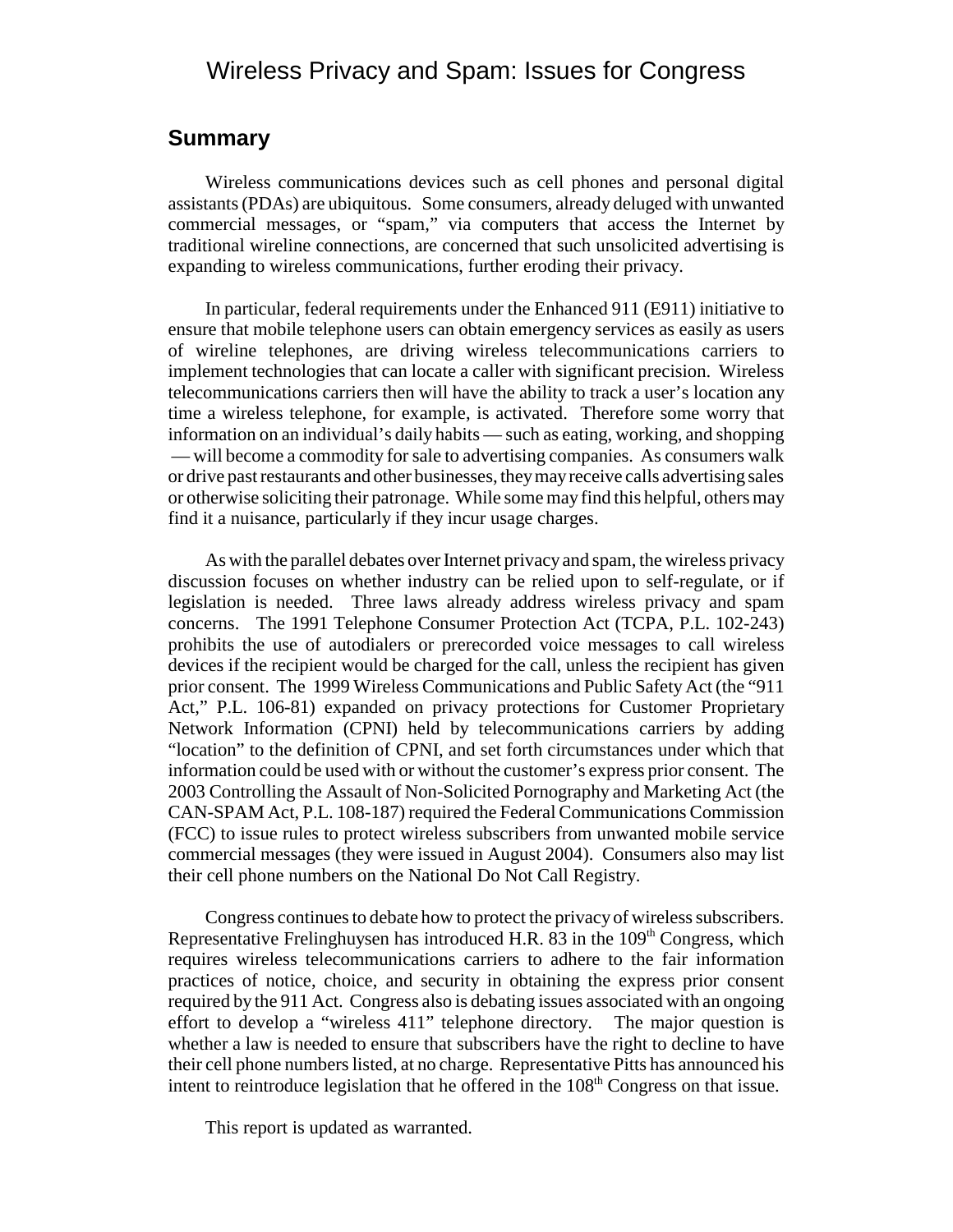## **Contents**

| The Wireless Communications and Public Safety                                                                    |  |
|------------------------------------------------------------------------------------------------------------------|--|
|                                                                                                                  |  |
| The CAN-SPAM Act $\ldots \ldots \ldots \ldots \ldots \ldots \ldots \ldots \ldots \ldots \ldots \ldots \ldots 10$ |  |
|                                                                                                                  |  |
|                                                                                                                  |  |
|                                                                                                                  |  |
| "Wireless 411" Directory Assistance: H.R. 3558 (Pitts), S. 1963 (Specter),                                       |  |
|                                                                                                                  |  |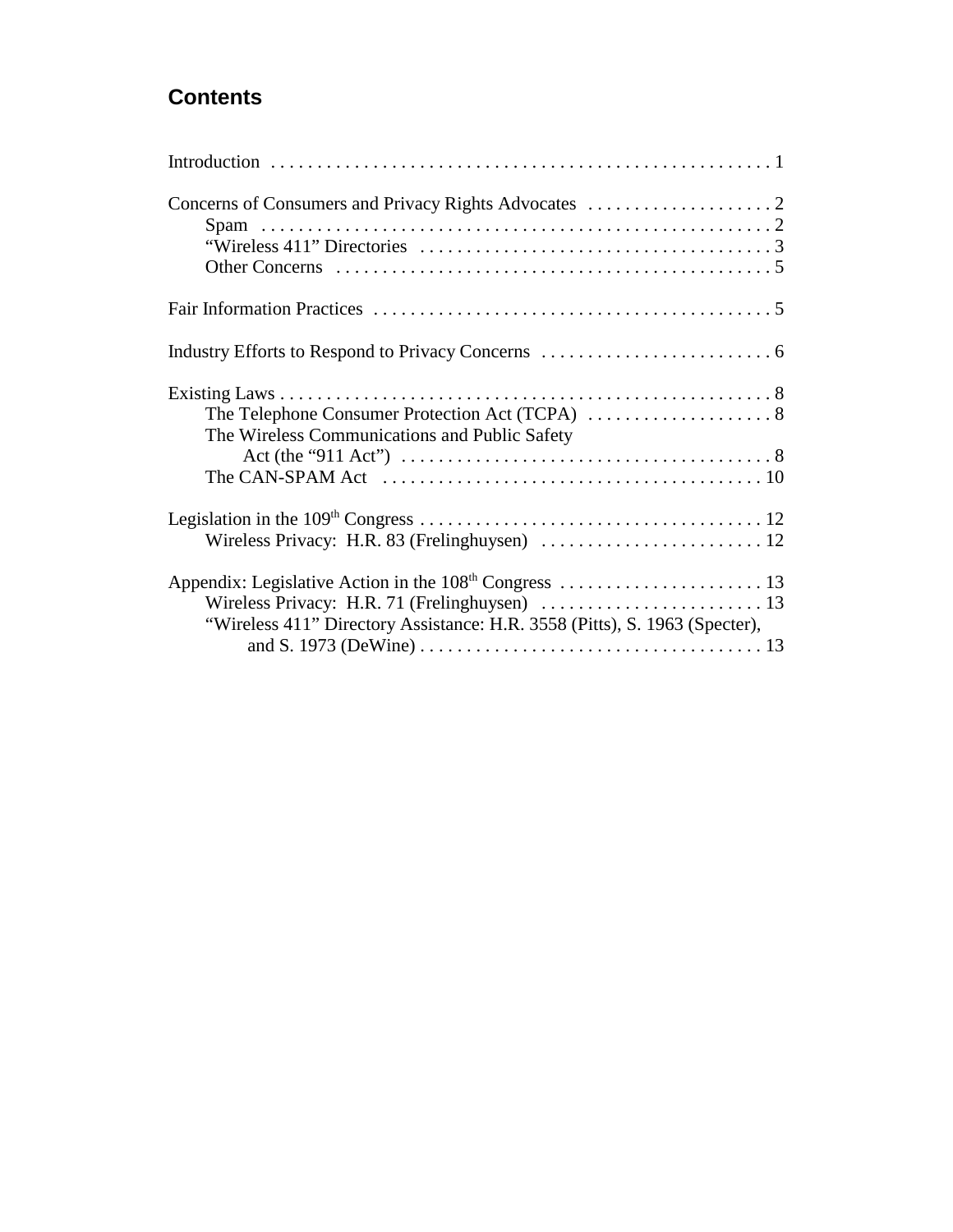# Wireless Privacy and Spam: Issues for Congress

## **Introduction**

Wireless communications devices — including mobile telephones, personal digital assistants (PDAs), pagers, and automobile-based services such as OnStar are ubiquitous.<sup>1</sup> Many of the services provided by these devices require data on the user's location, whether it is to connect a phone call or dispatch emergency services when an airbag deploys.

Consumers and privacy rights advocates are increasingly concerned about the privacy implications of these wireless location-based services. If a company providing a wireless service knows the user's location, with whom can that data be shared? How long can the data be retained? Will the data be used to create individual profiles that will be sold to marketing companies or used for other purposes unknown to the user or contrary to his or her preference? Will consumers be deluged with messages on their communications devices advertising sales at nearby stores or restaurants not unlike the "spam"2 in their e-mail inboxes?

The precision with which wireless service providers can determine a subscriber's exact location is improving with the implementation of Enhanced 911 (E911) capabilities for mobile telephones and other wireless devices, wherein wireless carriers are required to provide Public Safety Answering Points (PSAPs) with the location of wireless callers who dial 911 within 50-300 meters (150-900 feet).<sup>3</sup> While this serves the laudable goal of ensuring mobile telephone users immediate access to emergency services, many worry about what other uses will be made of such location information. Once the technical ability exists to provide a user's precise coordinates, some privacy advocates worry that more and more devices will incorporate it, making location information widely available without proper privacy safeguards.

<sup>&</sup>lt;sup>1</sup> The Cellular Telecommunications & Internet Association (CTIA) maintains a counter on its website [http://www.ctia.org] showing the number of U.S. wireless subscribers. On November 1, 2004, the figure was approximately 171 million.

<sup>2</sup> For more information on "spam," see CRS Report RL31953, *"Spam": An Overview of Issues Concerning Commercial Electronic Mail*, by Marcia S. Smith.

<sup>3</sup> For more information on E911, see CRS Report RS21222, *Implementing Wireless Enhanced 911 (E911): Issues for Public Safety Answering Points (PSAPs)*, by Linda K. Moore, and CRS Report RS21028, *Wireless Enhanced 911 (E911): Issues Update*, by Linda K. Moore.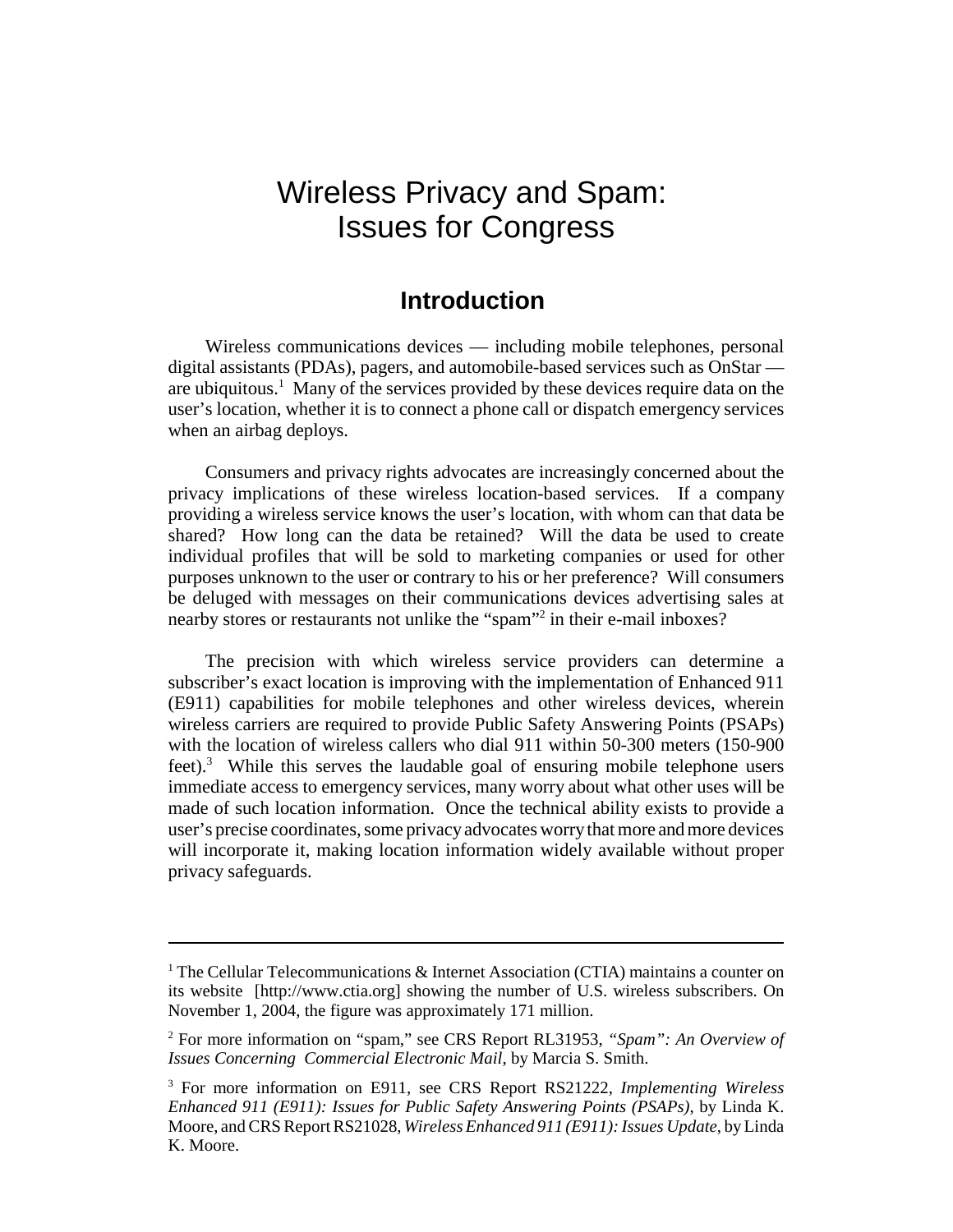The debate over wireless privacy in many ways parallels the debate over Internet privacy 4 and Internet spam. Indeed, since wireless Internet access devices are on the market, the issues intersect. One particular similarity is that the policy debate focuses on whether legislation is needed, or if industry can be relied upon to self-regulate.

Three laws address some of the issues — the Telephone Consumer Protection Act, the Wireless Communications and Public Safety Act, and the CAN-SPAM Act. Four bills were considered by the 108<sup>th</sup> Congress that further addressed wireless privacy issues, but none passed. They are described in the appendix to this report. One of the bills has been reintroduced in the  $109<sup>th</sup>$  Congress, and is discussed below.

## **Concerns of Consumers and Privacy Rights Advocates**

#### **Spam**

Some consumers and privacy rights groups, including the Center for Democracy and Technology (CDT) [http://www.cdt.org] and the Electronic Privacy Information Center (EPIC) [http://www.epic.org], worry that the ability to identify a wireless customer's location could lead to further erosion of individual privacy. Although the E911 requirements apply only to calls made from mobile telephones seeking emergency assistance, once that capability is available, many worry that such information will be collected and sold for other purposes, such as marketing. Some observers point out that wireless carriers may be motivated to sell such customer data to recoup the costs of deploying wireless E911.

Users of wireless devices such as pagers, personal digital assistants, or automobile-based services such as OnStar, might be affected along with mobile telephone customers. A major concern is that if location information is available to commercial entities, a wireless customer walking or driving along the street may be deluged with unsolicited advertisements from nearby restaurants or stores alerting them to merchandise available in their establishments. Supporters of unsolicited advertising insist that consumers benefit from directed advertisements because they are more likely to offer products in which the consumer is interested. They also argue that advertising is protected by the First Amendment.

One aspect of this concern is that companies could build profiles of consumers using data collected over a period of time. In that context, one question is whether limits should be set on the length of time location information can be retained. Some argue that once a 911 call has been completed, or after a subscriber to a locationbased service received the desired information (such as directions to the nearest restaurant), that the location information should be deleted.

<sup>4</sup> For more on Internet privacy, see CRS Report RL31408: *Internet Privacy: Overview and Pending Legislation*, by Marcia S. Smith.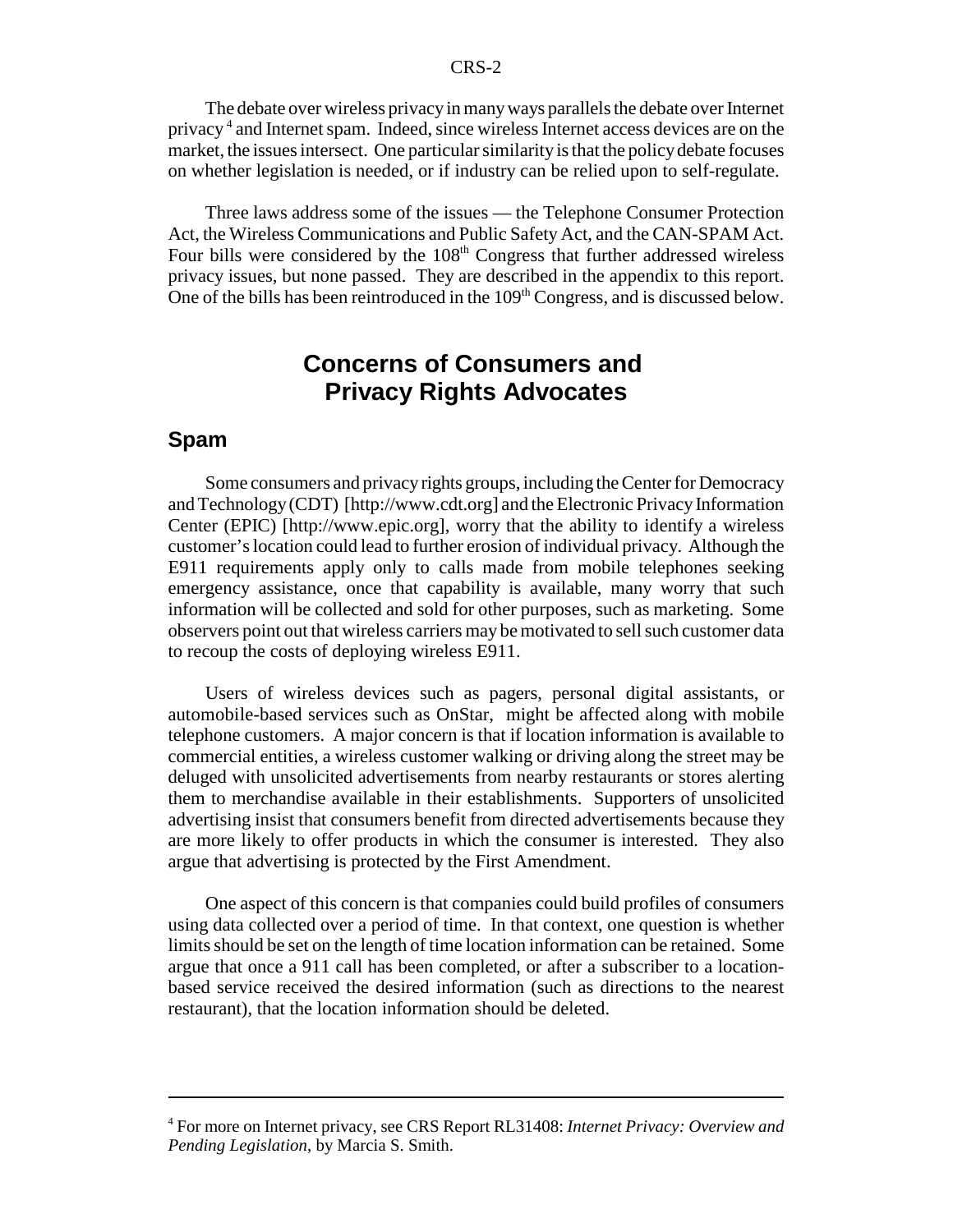Wireless spam was addressed by Congress in the CAN-SPAM Act (discussed below), although it does not focus specifically on the location aspects of the issue.

#### **"Wireless 411" Directories**

Another aspect of the wireless privacy debate concerns the rights of subscribers to have, or not have, their numbers listed in a "wireless 411" cell phone directory. Such a directory does not currently exist, but the Cellular Telecommunications  $\&$ Internet Association (CTIA) is developing one for six of the seven largest mobile service providers — ALLTEL, Cingular, AT&T Wireless, Nextel, Sprint, and T-Mobile. The seventh, Verizon Wireless, declined to participate, however (discussed below). One estimate is that a wireless directory could generate as much as \$3 billion a year for the wireless industry by 2009 in fees and additional minutes.<sup>5</sup> Qsent is the "aggregator" for the directory service.<sup>6</sup>

In early 2005, two of the six companies backing the directory project, Sprint and ALLTEL, announced changes in their plans regarding the directory. According to the trade publication *TR Daily*, a Sprint spokesman stated that Sprint will remain an active participant in creating the directory, but will not offer it in 2005 — the company will reassess its position as the regulatory climate changes, particularly in the states.7 TR Daily quoted an ALLTEL spokesman saying that his company also decided to wait until the regulatory situation becomes clearer, and that the company is "not likely" to offer the directory in 2005.<sup>8</sup> The ALLTEL spokesman reportedly cited a new California law specifically, which requires carriers to obtain separate authorization from subscribers before including them in the directory, as an example of the evolving regulatory climate.

A key difference between wireless and wireline phones is that subscribers must pay for incoming as well as outgoing calls. Thus, some argue that subscribers need to be assured that they will not receive unwanted calls, not only because of a nuisance factor, but for cost reasons. Consumers may list their cell phone numbers on the National Do Not Call Registry (see CRS Report RL31642), but concerns persist about unwanted calls from telemarketers or others. (In December 2004, an e-mail was widely circulated on the Internet warning consumers that they must list their cell phone numbers on the Do Not Call list before the end of 2004, but that is incorrect. Phone numbers may be added to the Do Not Call list at any time. See [http://www. ftc.gov/donotcall/] for information on the Do Not Call list).

Questions that are arising include whether subscribers should be able to decline to have their numbers published without paying a fee (as wireline customers must do if they want an unlisted number). Proponents of the directory insist that customers

<sup>&</sup>lt;sup>5</sup> Shiver, Jube Jr. Coming Soon: a Cellphone Directory. Los Angeles Times, May 20, 2004, p. A1 (via Factiva), citing a study by the Zelos Group Inc.

<sup>6</sup> See [http://www.qsent.com/news/news-2004-09-21-1.shtml].

<sup>&</sup>lt;sup>7</sup> Sprint PCS, ALLTEL Cite Regulations in Deciding Not to Offer 411 Yet. TR Daily, January 14, 2005 (via Factiva).

<sup>&</sup>lt;sup>8</sup> Sprint PCS, ALLTEL Cite Regulations in Deciding Not to Offer 411 Yet, Ibid.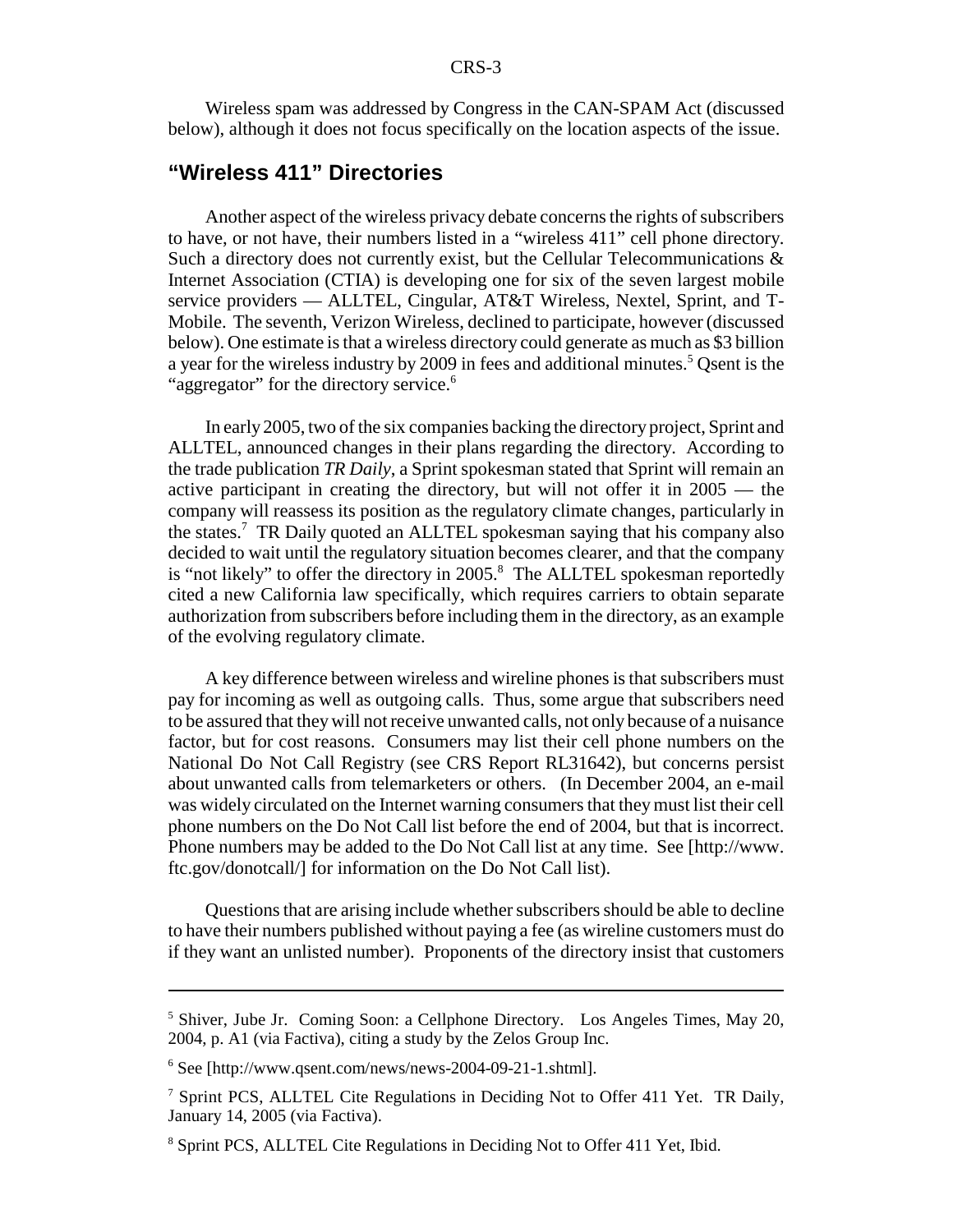will have to consent to having their numbers listed. Opponents counter that many subscribers do not realize that they already have given consent through the contract they sign with their service provider.<sup>9</sup> Other critics point out that wireless subscribers pay for every call, and view their cell phones as distinctly private. From the beginning, one of the largest mobile service providers, Verizon Wireless, decided not to participate in the directory. The company's President and CEO, Denny Strigl, argues against the notion of an "opt-in" directory, where subscribers would have to give their express prior authorization to being listed, saying that "Customers see optin as a disingenuous foot-in-the-door — leading to 'opt-out' clauses and fees for not publishing a number. Nor does opt-in allow customers any degree of control over how and to whom their information is revealed — they either keep full privacy or face full exposure, with nothing in-between."<sup>10</sup> ("Opt-in" and "Opt-out" are explained below.) Consumers Union established a website [http://www.escapecellhell.org] to encourage individuals to contact their Members of Congress in support of wireless directory legislation.

Three bills concerning wireless directories were introduced in the 108<sup>th</sup> Congress (see appendix). In September 2004, hearings were held by the Senate Commerce, Science, and Transportation Committee, and by the House Energy and Commerce Committee's Subcommittee on Telecommunications and the Internet. At the 2004 Senate hearing, CTIA testified that there is no need for legislation because the directory does not yet exist so it is premature to pass legislation now, the wireless industry has a proven track record in protecting consumer privacy, and subscribers would not be forced to participate in the directory nor charged a fee for opting-out. Mr. Strigl from Verizon Wireless repeated his strong opposition to the directory, but agreed that legislation is not necessary. Some opponents of the legislation point to Verizon's decision not to participate in the directory as indicative of a market-based solution to the problem, since subscribers wishing not to be listed could switch to Verizon.

Advocates of the legislation at the 2004 House hearing countered that, for example, the wireless industry's track record is less than perfect. According to Communications Daily,<sup>11</sup> Representative Pitts, who sponsored one of the 108<sup>th</sup> Congress bills, stated that when he first discussed a wireless directory with industry representatives two years earlier, they insisted that opt-in was impossible, and they would need to charge for the service. Yet now, he noted, the industry is asserting that the system would be opt-in and free. Representative Markey commented that the fact that the carriers informed consumers that their numbers might become listed in a wireless directory only in the fine print of their service contracts made some

<sup>&</sup>lt;sup>9</sup> At a Senate Commerce Committee hearing on September 21, 2004, Kathleen Pierz of The Pierz Group testified that nearly all mobile subscribers, except Cingular Wireless customers, have already signed a contract that includes their express permission to have their mobile number listed in any type of directory the carrier chooses.

 $10$  Verizon Wireless CEO Calls for Preserving Customer Privacy and Open Competition at Yankee Group Wireless Summit. Verizon Wireless Press Release, June 21, 2004. [http://news.vzw.com/news/2004/06/pr2004-06-21.html]

<sup>&</sup>lt;sup>11</sup> Carriers Promise Congress Wireless 411 Will Protect Privacy. Communications Daily, September 30, 2004, p. 2.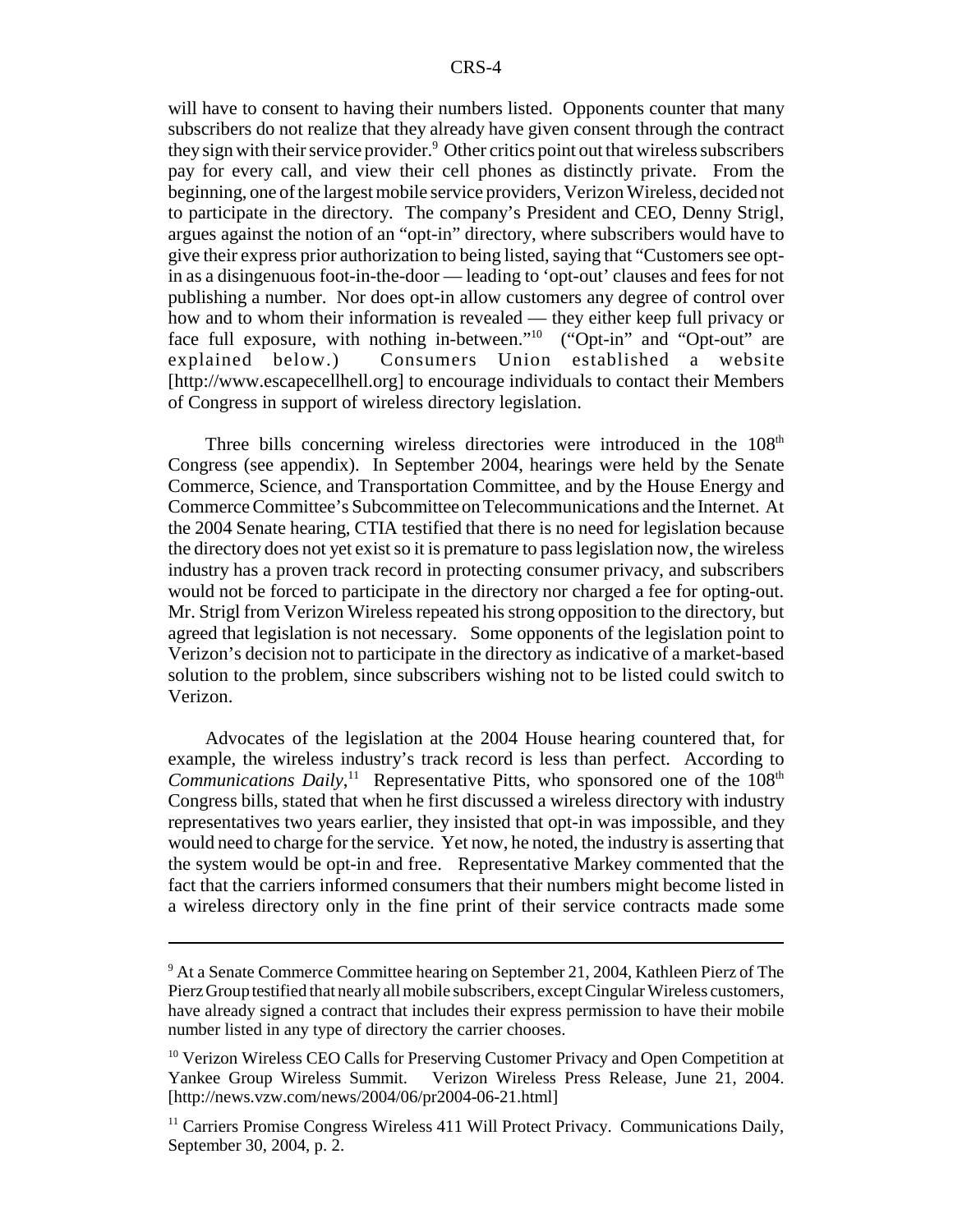observers suspicious of their intentions. Senator Boxer testified at the House hearing, noting that cell phones are quite different from home phones because people take them wherever they go, so unwanted calls are even more intrusive. She emphasized the need to allow parents to control whether their children's numbers are listed, and the need to act quickly, before the directory comes into existence. Witnesses from EPIC and the AARP testified in favor of the legislation at the Senate hearing.

#### **Other Concerns**

Other wireless privacy concerns exist, but are outside the scope of this report to discuss in depth. Briefly, some are concerned about whether law enforcement authorities might require wireless carriers to provide location information.12 CDT's James Dempsey notes that government access to data stored on a third party network is not subject to Fourth Amendment protections that require probable cause before conducting searches.13 CDT's Alan Davidson was quoted in *Computerworld* about other ominous implications. "'The first time somebody steals location information on the whereabouts of a kid and he goes missing, there will be a backlash and lawsuits,' he added. Or a phone company employee could have a crush on a woman with a cell phone and use the purloined data to follow her around, he said."<sup>14</sup>

It should be noted, however, that privacy concerns in the Internet arena, at least, often are tempered by consumers' desires for new services and low prices. The extent to which consumers would choose one wireless carrier over another purely because one promised better privacy safeguards is unclear.

## **Fair Information Practices**

Much of the wireless privacy controversy parallels the debate over Internet privacy (see CRS Report RL31408) and spam (see CRS Report RL31953). In that context, questions have arisen over whether wireless carriers should be required to follow "fair information practices" with regard to collection, use, or dissemination of call location information.

The Federal Trade Commission (FTC) has identified four "fair information practices" for operators of commercial websites: providing *notice* to users of their information practices before collecting personal information, allowing users *choice* as to whether and how personal information is used, allowing users *access* to data collected and the ability to contest its accuracy, and ensuring *security* of the information from unauthorized use. *Enforcement* is sometimes included as a fifth practice. "Choice" is often described as "opt-in" or "opt-out." To opt-in, consumers

 $12$  Some of these concerns stem from the Communications Assistance for Law Enforcement Act (CALEA). See CRS Report RL30677, *Digital Surveillance: the Communications Assistance for Law Enforcement Act*, by Patricia Moloney Figliola.

<sup>&</sup>lt;sup>13</sup> Quoted in: Communications Daily, June 20, 2001, p. 3.

<sup>&</sup>lt;sup>14</sup> Quoted in: Computerworld, October 2, 2000, p. 10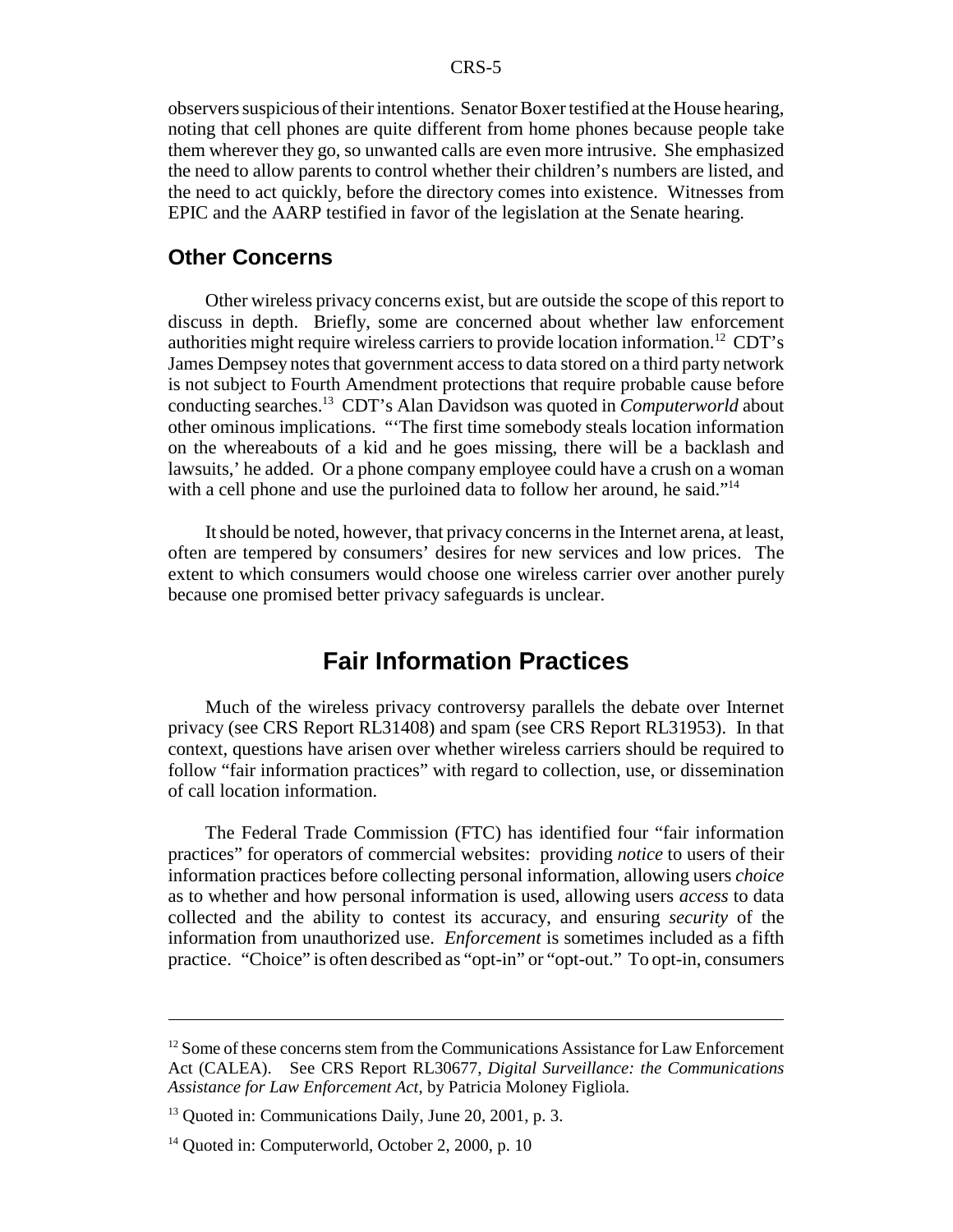must give their affirmative consent to a website's information practices. To opt-out, consumers are assumed to have given consent unless they indicate otherwise.

Some argue that similar practices should be observed by wireless carriers or providers of location-based information and services. A major issue is whether Congress should pass a law requiring them to do so, or if industry self-regulation is sufficient.

## **Industry Efforts to Respond to Privacy Concerns**

Several industry segments are involved in the wireless privacy debate: the wireless carriers required by the FCC to provide E911 capabilities; companies offering location-based information and services; and websites that can be accessed over wireless devices.

The optimism surrounding the business potential of wireless devices is exemplified by the emergence of the terms M-Commerce (mobile commerce) and L-Commerce (location commerce) and the creation of industry associations to promote them. The Wireless Location Industry Association [http://www.wliaonline.org] has developed draft wireless privacy policy standards for its members, available on the WLIA website at [http://www.wliaonline.org/indstandard/privacy.html]. The Mobile Marketing Association developed a code of conduct, which is posted on its website [http://www.mmaglobal.com/conduct/coc.html], and was adopted by MMA's Board of Directors in November 2003. Both WLIA and MMA combine opt-in and opt-out approaches. MMA has established a wireless anti-spam committee in what it calls the second phase of its efforts to ensure wireless applications are spam-free (the release of the Code of Conduct was the first phase).

TRUSTe, a company that offers privacy "seals" to websites that follow certain privacy guidelines, released what it called the "first wireless privacy standards" on February 18, 2004 [http://truste.org/pdf/TRUSTe\_Wireless\_Privacy\_Principles.pdf]. The "Wireless Privacy and Principles and Implementation Guidelines" call for —

- wireless service providers to give notice to their customers prior to or during the collection of personally identifiable information (PII), or upon first use of a service;
- wireless service providers to disclose customers' PII to third parties only if the customer has opted-in, and the customer should be able to change that preference at any time; and
- wireless service providers may only use location information for services other than those related to placing or receiving calls if the customer has opted-in, and wireless service providers should disclose the fact that they retain location information beyond the time reasonably needed to provide the requested service.

As part of the announcement, TRUSTe noted that it had formed a "Wireless Advisory Committee" that includes MMA and WLIA, as well as AT&T Wireless, Microsoft, HP, PricewaterhouseCoopers, the Center for Democracy and Technology, and the Privacy Rights Clearinghouse. The committee's function is "to promote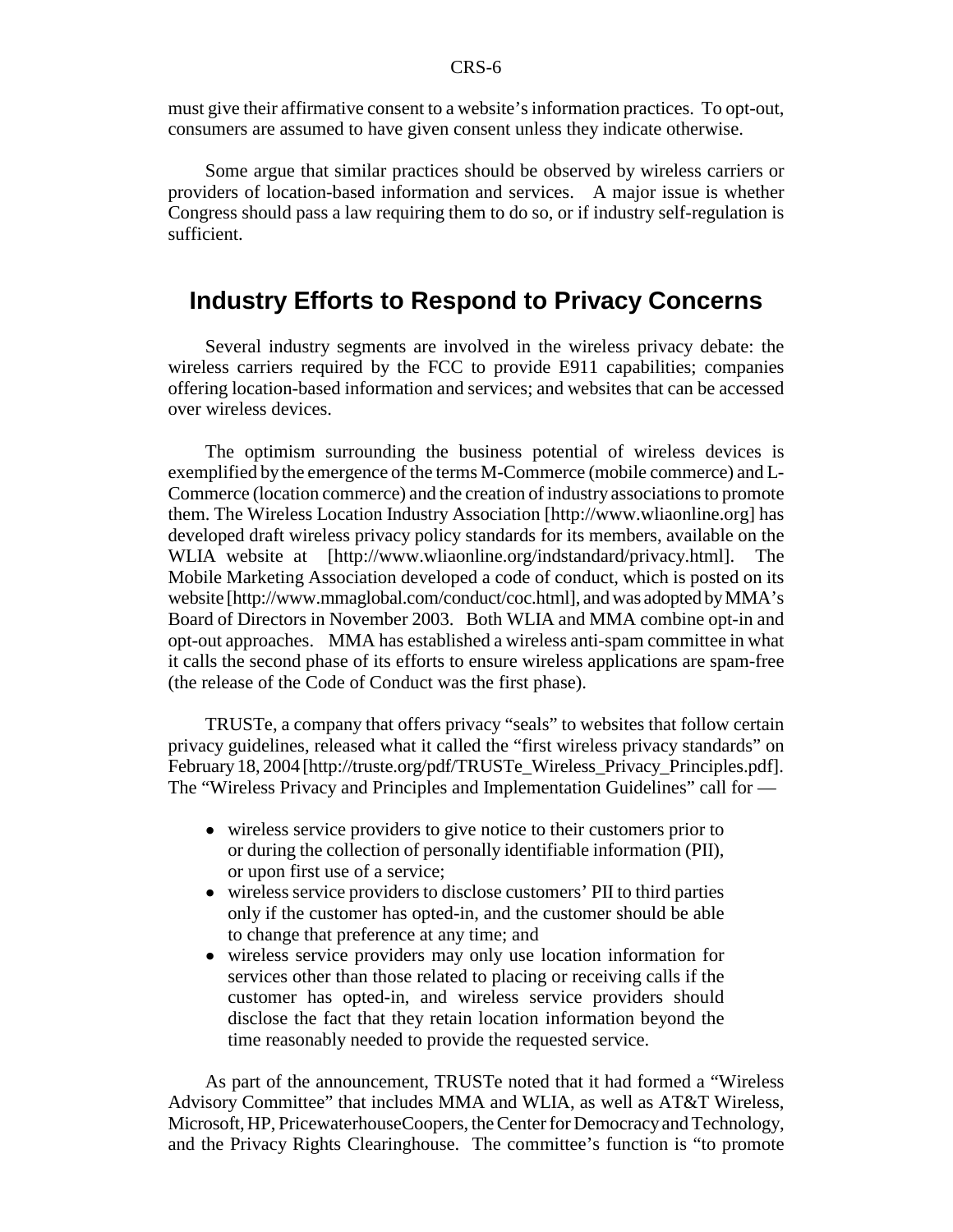privacy standards to increase consumer use of advanced wireless features and applications." The MMA's Code of Conduct includes a requirement to "align" with the TRUSTe principles.

The FTC held a workshop on wireless Web privacy issues in December 2000.<sup>15</sup> According to a media account, participants conceded that many companies developing wireless applications are too busy implementing their services to focus on privacy issues, and that since these companies are not certain of what future applications may emerge, "they tend to collect far more data than they need right now ... and even more collection is likely once there's ready buyer [sic] for information."<sup>16</sup> Some participants noted the importance of determining privacy requirements early in the development of wireless and location-based services so systems and equipment need not be retrofitted in the future.

In November 2000, CTIA asked the FCC to initiate a rulemaking, separate from its rulemaking on Customer Proprietary Network Information (CPNI, see discussion of the 911 Act, below), on implementation of the wireless location information amendments made by P.L. 106-81. CTIA argued that location privacy information is uniquely a wireless concern, and such an FCC rulemaking would attract commenters who would not be interested in the general CPNI rulemaking. CTIA asked that the FCC adopt privacy principles to assure that mobile services users would be informed of the location information collection and use practices of their service providers before the information is disclosed or used. Specifically, CTIA wanted the FCC to adopt technology neutral (i.e., for either handset- or networkbased systems) rules requiring notice, choice, and "security and integrity." The latter phrase was described as meaning that location information should be protected from unauthorized use and disclosure to third parties, and third parties must adhere to the provider's location information practices. The FCC issued a Public Notice on March 16, 2001 requesting comments on CTIA's request.17 After receiving comments and deliberating on the request, the FCC announced in July 2002 that it would not commence such a proceeding. The FCC concluded that the "statute imposes clear legal obligations and protections for consumers" and "we do not wish to artificially constrain the still-developing market for location-based services..."18 The FCC added that it would closely monitor the issues and initiate a rulemaking proceeding "only when the need to do so has been clearly demonstrated."

<sup>&</sup>lt;sup>15</sup> The transcript of the FTC's two-day (Dec. 11-12, 2000) workshop is available in two parts (day 1 and day 2) at [http://www.ftc.gov/bcp/workshops/wireless/001211.htm] and [http://www.ftc.gov/bcp/workshops/wireless/001212.htm].

<sup>&</sup>lt;sup>16</sup> Communications Daily, December 13, 2000, p. 4. At the time, CTIA stood for Cellular Telecommunications Industry Association. The organization later changed its name to Cellular Telecommunications  $\&$  Internet Association, and now is referred to as CTIA — the Wireless Association [http://www.ctia.org].

<sup>&</sup>lt;sup>17</sup> Federal Communications Commission. Wireless Telecommunications Bureau Seeks Comment on Request to Commence Rulemaking to Establish Fair Location Information Practices. WT Docket No. 01-72. March 16, 2001. DA 01-696.

<sup>&</sup>lt;sup>18</sup> Federal Communications Commission. Order. WT Docket No. 01-72. FCC 02-208. Adopted July 8, 2002; released July 24, 2002.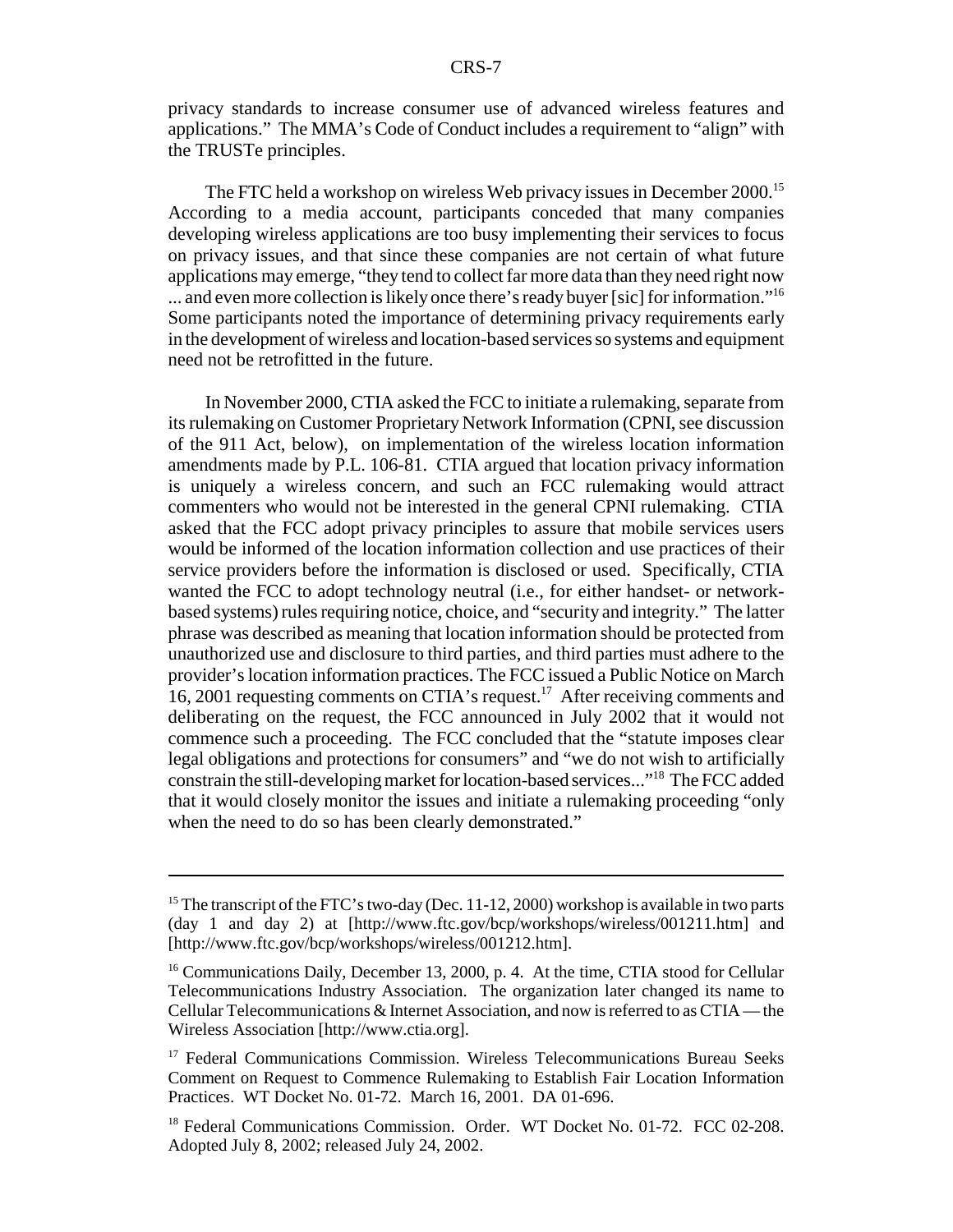## **Existing Laws**

#### **The Telephone Consumer Protection Act (TCPA)**

The 1991 Telephone Consumer Protection Act (TCPA, P.L. 102-243), *inter alia*, prohibits the use of autodialers or prerecorded voice messages to call cellular phones, pagers, or other services for which the person would be charged for the call, unless the person has given prior consent. In 2003, the FCC ruled that TCPA applies to any call that uses an automatic dialing system or artificial or recorded message to a wireless phone number, including both voice messages and text messages such as Short Message Service (SMS).<sup>19</sup>

#### **The Wireless Communications and Public Safety Act (the "911 Act")**

Since 1996, the FCC has issued a series of orders to ensure that users of wireless phones and certain other mobile devices can reach emergency services personnel by dialing the numbers 911. The FCC rules, referred to as "Enhanced 911" or E911, apply to all cellular and Personal Communications Services (PCS) licensees, and to certain Specialized Mobile Radio licensees. A fact sheet describing the FCC's actions is available at [http://www.fcc.gov/911/enhanced]. This report addresses only the privacy implications of the availability of the call location information that will enable wireless E911 to work. Other E911 issues, including implementation, are discussed in CRS Report RS21028 and CRS Report RS21222.

Because the technologies needed to implement E911 enable wireless telecommunications carriers to track, with considerable precision,<sup>20</sup> a user's location any time the device is activated, some worry that information on an individual's daily habits — such as eating, working, and shopping — will become a commodity for sale to advertising companies, for example.

In 1999, Congress passed the Wireless Communications and Public Safety Act (P.L. 106-81), often called "the 911 Act." In addition to making 911 the universal emergency assistance number in the United States, the 911 Act also amended section 222 of the Communications Act of 1934 (47 U.S.C. §222), which establishes privacy protections for **customer proprietary network information (CPNI)** held by telecommunications carriers. *Inter alia*, the 911 Act added "location" to the definition of CPNI.

 $19$  SMS is generally defined as a short (less than 160 alpha-numeric characters) message that contains no text or graphics.

<sup>&</sup>lt;sup>20</sup> Under Phase 2 of E911 implementation, wireless carriers are required to provide "Automatic Location Identification" (ALI) information to PSAPs that will locate the caller's latitude and longitude within 50-300 meters (150-900 feet), depending on the technology used. (If handset-based technology is used, the caller's location must be identified within 50 meters for 67% of calls; within 150 meters for 95% of calls. If network-based technology is used, the location must be identified within 100 meters for 67% of the calls; within 300 meters for 95% of calls.)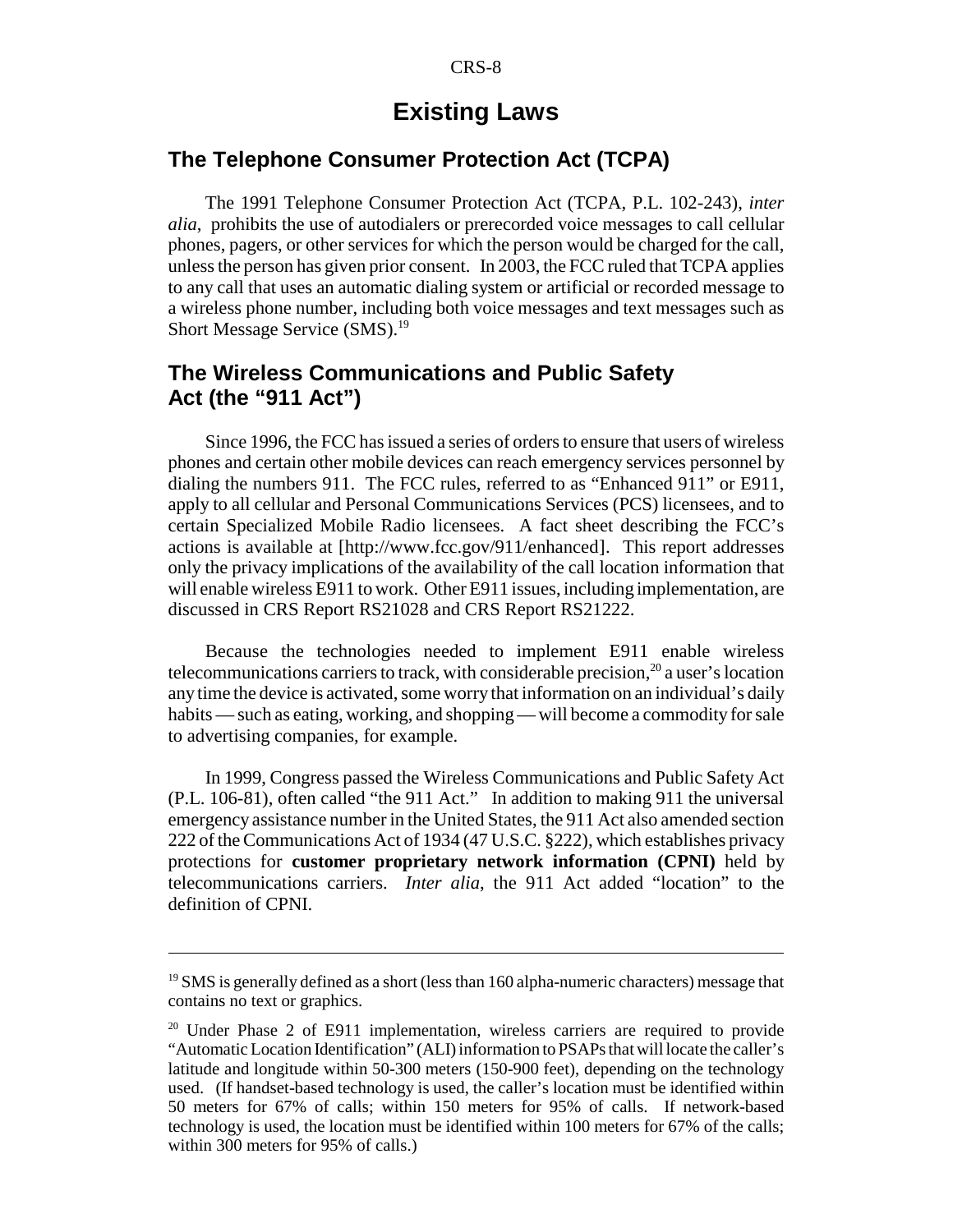Under section 222(h), as amended, CPNI is defined as:

(A) information that relates to the quantity, technical configuration, type, destination, location, and amount of use of a telecommunications service subscribed to by any customer of a telecommunications carrier, and that is made available to the carrier by the customer solely by virtue of the carrier-customer relationship; and (b) information contained in the bills pertaining to telephone exchange service or telephone toll service received by a customer of a carrier, except that such term does not include subscriber list information.

Section 222 required the FCC to establish rules regarding how telecommunications carriers treat CPNI. The FCC adopted its Third Report and Order on CPNI on July 16,  $2002<sup>21</sup>$  setting forth a dual approach in which "opt-in" is required in some circumstances, and "opt-out" is permitted in others. $^{22}$ 

In addition to adding location to the definition of CPNI, the 911 Act amended section 222(d)(4) regarding authorized uses of CPNI. As amended, the law determines those circumstances under which wireless carriers need to obtain a customer's prior consent to use wireless location information, and when prior consent is not required. A customer's prior consent is *not* required (section 222 (d)) —

- to provide call location information to a PSAP or to emergency service and law enforcement officials in order to respond to the user's call for emergency services;
- to inform the user's legal guardian or members of the user's immediate family of the user's location in an emergency situation that involves the risk of death or serious physical harm; or
- to information or database management services providers solely for purposes of assistance in the delivery of emergency services in response to an emergency.

In a newly created section 222(f), the 911 Act states that, except in the circumstances listed above, *without express prior authorization*, customers shall not be considered to have approved the use or disclosure of or access to (1) call location information, or (2) automatic crash notification information to anyone other than for use in an automatic crash notification system.

The phrase "express prior authorization" is not further defined in the law, however, nor the measures telecommunications carriers must take to obtain it. H.R. 83 (see **Legislation in the 109th Congress**, below) would set such requirements.

<sup>&</sup>lt;sup>21</sup> Federal Communications Commission. Third Report and Order and Third Further Notice of Proposed Rulemaking. CC Docket No. 96-115. Adopted July 16, 2002; Released July 25, 2002.

 $22$  Opt-in means that an individual's affirmative consent is required. Opt-out means that consent is assumed unless the individual indicates otherwise. A full discussion on the FCC's CPNI rules is outside the scope of this report. See the aforementioned FCC third report and order for further information.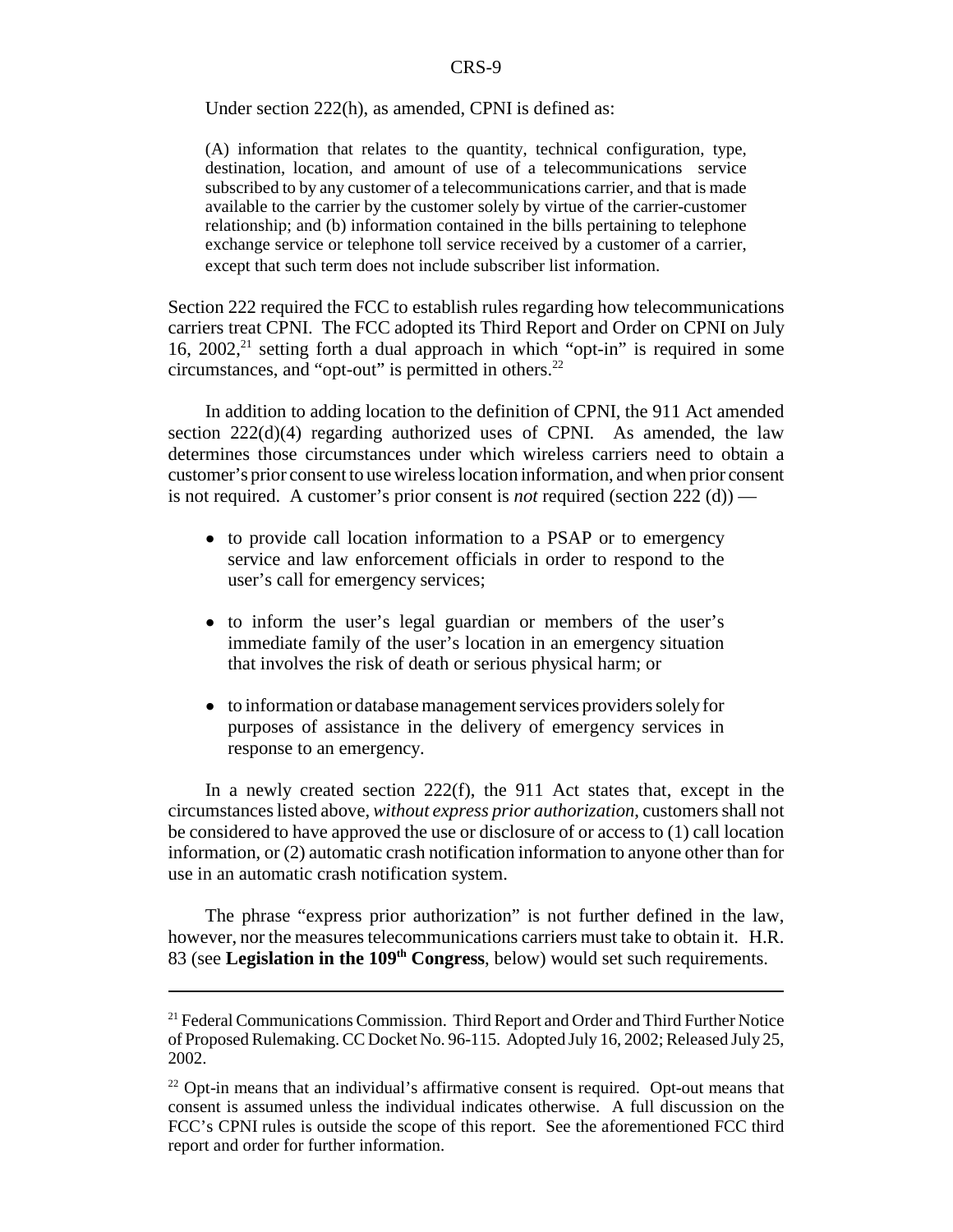#### **The CAN-SPAM Act**

In 2003, Congress passed a broad anti-spam bill, the CAN-SPAM Act (P.L. 108-187), which is addressed in more detail in CRS Report RL31953. The original version of the bill, S. 877, and the version passed by the Senate on October 22, 2003, did not address spam on wireless devices. The House, however, added such a provision (Sec. 14) in the version it passed on November 21, 2003. The Senate amended several provisions of S. 877, including the section on wireless spam, when it concurred with the House version on November 25, 2003. The House adopted the Senate version on December 8. The bill was signed into law by President Bush on December 16, 2003.

The law required the FCC, in consultation with the FTC, to promulgate rules within 270 days of enactment to protect consumers from unwanted "**mobile service commercial messages**" (**MSCMs**). That term is defined in the law as a commercial e-mail message "that is transmitted directly to a wireless device that is utilized by a subscriber of commercial mobile service" as defined in the 1934 Communications Act. (In this report, an MSCM is referred to as a wireless commercial e-mail message.)

The FCC announced a Notice of Proposed Rulemaking on March 11, 2004. According to *Communications Daily*, 23 during the comment period, several wireless carriers and the CTIA urged that they be exempted from the requirement to obtain express prior authorization before sending commercial messages to their customers if the customers are not charged for them, arguing that those are carrier-customer relationship issues and are protected by the First Amendment. CTIA reportedly agreed with the FCC's preliminary interpretation<sup>24</sup> that the CAN-SPAM Act applies only to messages sent to an e-mail address consisting of two parts, a unique user name or mailbox and a reference to an Internet domain (e.g. janedoe@wirelesscarrier.com), and therefore should not apply to SMS, short code or other text messages sent using other address formats.

The FCC adopted the new rules on August 4, 2004; they were released on August 12.<sup>25</sup> Most went into effect on October 18, 2004, although several that deal with information collection requirements must obtain approval of the Office of Management and Budget. The FCC took the following actions:

• Prohibited sending wireless commercial e-mail messages unless the individual addressee has given the sender express prior authorization ("opt-in"), which may be given orally or in writing, including

<sup>&</sup>lt;sup>23</sup> Wireless Industry Asks for Exemption From Seeking Opt-In Consent. Communications Daily, May 4, 2004, p. 4.

<sup>&</sup>lt;sup>24</sup> See paragraph 10 of the FCC's NPRM.

<sup>&</sup>lt;sup>25</sup> Federal Communications Commission. FCC Takes Action to Protect Wireless Subscribers from Spam. Press Release, August 4, 2004. [http://hraunfoss.fcc.gov/ edocs\_public/attachmatch/DOC-250522A3.pdf]. The rules were released on August 14, 2004, and are available at the website of the FCC's Office of Consumer and Governmental Affairs [http://www.fcc.gov/cgb/]. CG Docket No. 04-53 and CG Docket No. 02-278.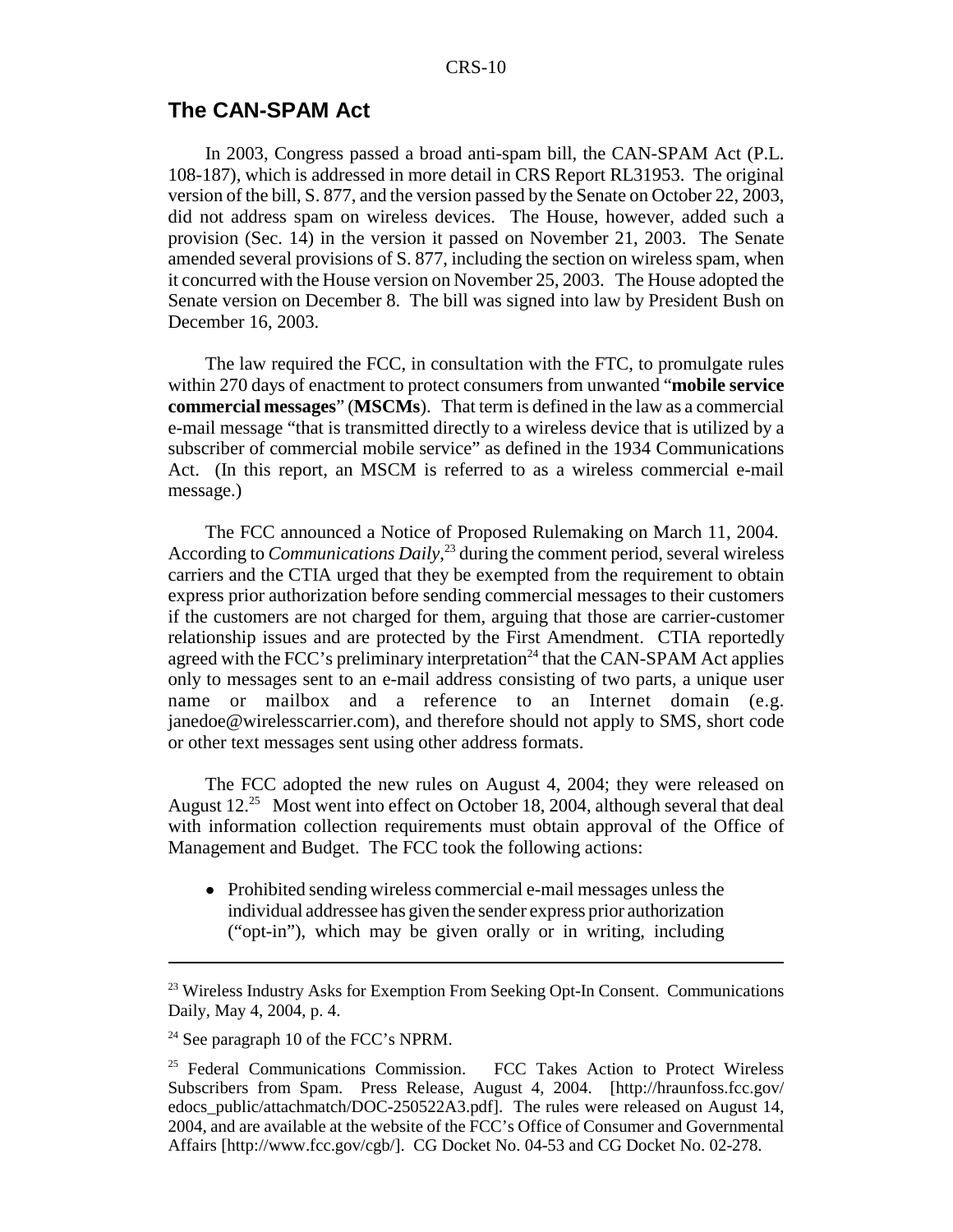#### CRS-11

electronically. Requests for such authorization may not be sent to a wireless subscriber's wireless device because of the potential costs to the subscriber for receiving, accessing, reviewing and discarding such mail. Authorization provided to a particular sender does not entitle that sender to send wireless commercial e-mail messages on behalf of third parties, including affiliated entities and marketing partners. The request for authorization must contain specified information, such as the fact that the recipient may be charged by their wireless service provider for receiving the message, and subscribers may revoke their authorization at any time.

The rules do not apply to —

messages that are forwarded by a subscriber to his or her own wireless device (although they do apply to any person who receives consideration or inducement to forward the message to someone else's wireless device), or

phone-to-phone SMS messages if they are not autodialed (Internet-to-phone SMS messages *are* covered by the rules since they involve a domain name address).

• Announced that it would create a publicly available FCC wireless domain names list with the domain names used for mobile service messaging so that senders of commercial mail can determine which addresses are directed at mobile services, and —

Prohibited sending any commercial message to addresses that have been on the list for at least 30 days, or at any time prior to 30 days if the sender otherwise knows that the message is addressed to a wireless device, and

Required all wireless service providers to supply the FCC with the names of all Internet domains on which they offer mobile service messaging services.

- Determined that all autodialed calls, including SMS, are already covered by the TCPA.
- Interpreted the definition of wireless commercial e-mail message to include any commercial message sent to an e-mail address provided by a wireless service provider (formally called a "commercial mobile radio service," or CMRS) specifically for delivery to the subscriber's wireless device.
- Provided guidance on the definition of "commercial," but noted that the Federal Trade Commission is ultimately responsible for determining the criteria for "commercial" and "transactional or relationship" messages.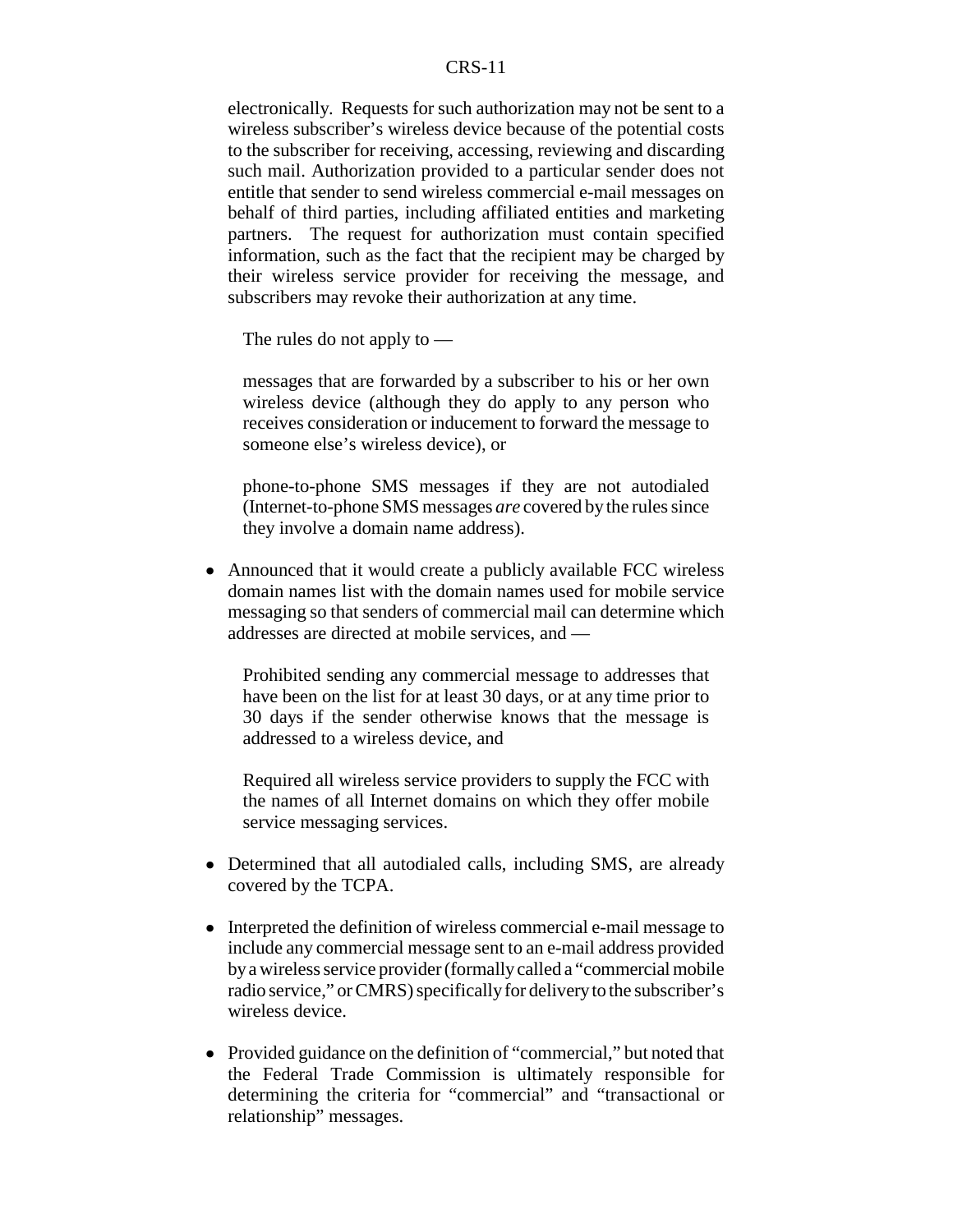#### CRS-12

As noted, some wireless service providers sought an exemption from the requirement to obtain express prior authorization for them to communicate with their own subscribers, as long as the subscribers did not incur additional costs. The FCC did not grant such as exemption, in part because it concluded that the existing exemption in the CAN-SPAM Act for transactional or relationship messages is sufficient to cover many types of communication needed between a provider and a subscriber. Furthermore, the Commission concluded that the CAN-SPAM Act required it to protect consumers from unwanted commercial messages, not only those that involve additional costs.

## Legislation in the 109<sup>th</sup> Congress

Congress continues to consider whether additional legislation is needed to protect wireless subscribers. Legislation was considered in the 108<sup>th</sup> Congress (see appendix), but none cleared Congress other than the CAN-SPAM Act, discussed above. In the 109<sup>th</sup> Congress, Representative Frelinghuysen has reintroduced a bill that he sponsored in the  $108<sup>th</sup>$  Congress, specifying what carriers must do to obtain the "express prior authorization" required by the 911 Act. No legislation regarding wireless 411 directories has been introduced yet, but Representative Pitts indicated in a January 13, 2005 press release<sup>26</sup> that he plans to reintroduce a bill he offered last year (see appendix).

#### **Wireless Privacy: H.R. 83 (Frelinghuysen)**

H.R. 83 in the  $109<sup>th</sup>$  Congress is identical to H.R. 71 from the  $108<sup>th</sup>$  Congress. It amends the Wireless Communications and Public Safety Act to require that wireless carriers provide notice, choice, and security. It states that a customer will not be considered to have granted express prior authorization unless the carrier provides the customer, in writing, a clear, conspicuous, and complete disclosure of the carrier's practices regarding collection and use of location information, transaction information, and automatic crash identification information, before any such information is disclosed or used. The disclosure must include a description of the specific types of information collected by the carriers, how the carrier uses such information, and what information might be shared or sold to other companies and third parties. The customer must agree in writing to the collection and use of such information, or agree to its collection and use subject to certain limitations. The carriers must establish and maintain procedures to protect the confidentiality, security, and integrity of the information. The FCC is responsible for developing regulations to implement these amendments. The bill was referred to the House Energy and Commerce Committee.

<sup>&</sup>lt;sup>26</sup> Sprint Opts Out of Wireless Directory. Press Release from the Office of Congressman Joe Pitts, January 13, 2005. [http://www.house.gov/pitts/press/releases/050113r-sprint.htm]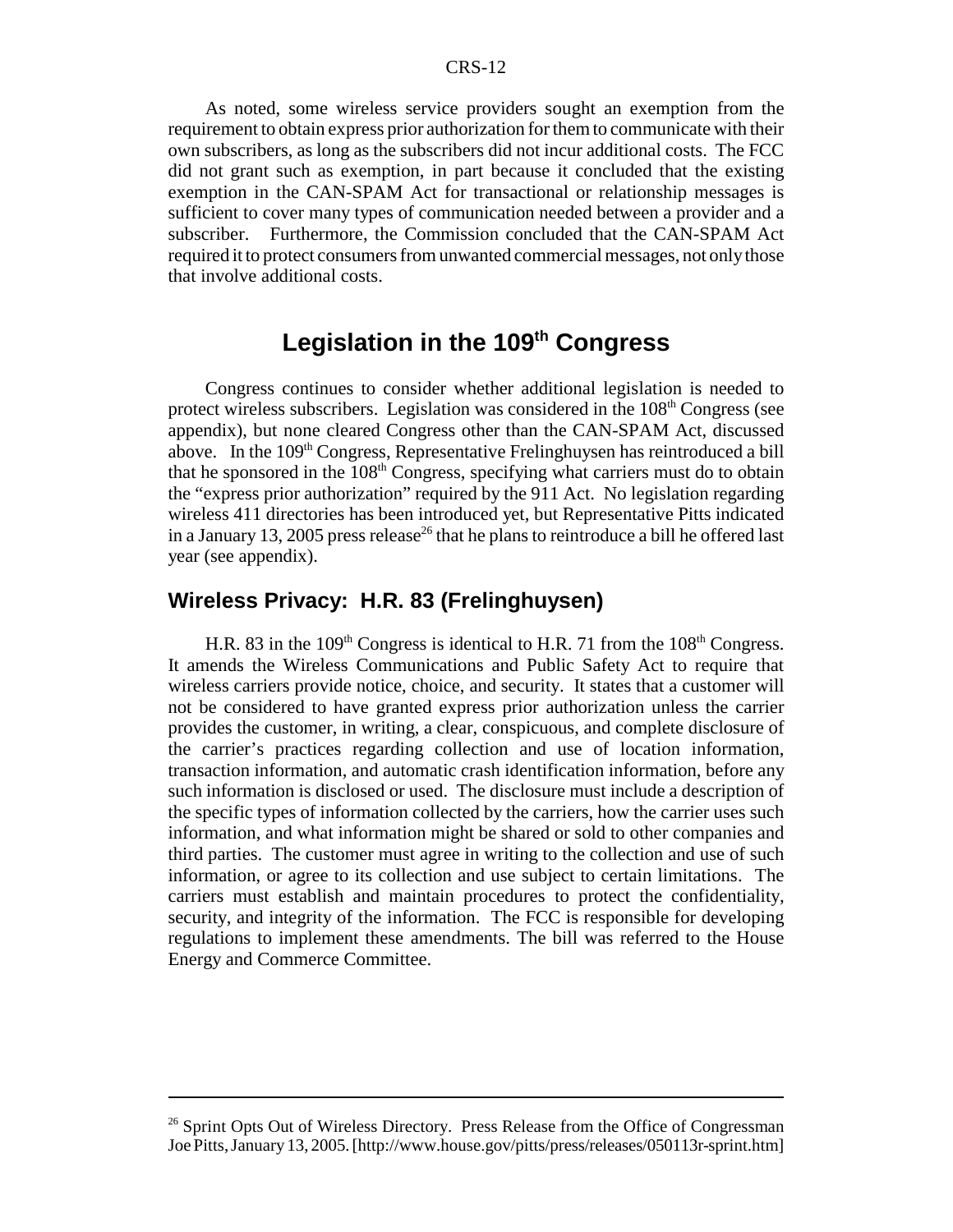# Appendix: Legislative Action in the 108<sup>th</sup> Congress

The 108<sup>th</sup> Congress passed, and the President signed into law, the CAN-SPAM Act (P.L. 108-187) which includes provisions related to wireless spam. Four other bills were introduced: H.R. 71 (Frelinghuysen), H.R. 3558 (Pitts), S. 1963 (Specter) and S. 1973 (DeWine). None of these cleared Congress.

#### **Wireless Privacy: H.R. 71 (Frelinghuysen)**

H.R. 71 would have amended the Wireless Communications and Public Safety Act to require that wireless carriers provide notice, choice, and security. It stated that a customer would not be considered to have granted express prior authorization unless the carrier provided the customer, in writing, a clear, conspicuous, and complete disclosure of the carrier's practices regarding collection and use of location information, transaction information, and automatic crash identification information, before any such information is disclosed or used. The disclosure would have had to include a description of the specific types of information collected by the carriers, how the carrier uses such information, and what information might be shared or sold to other companies and third parties. The customer would have had to agree in writing to the collection and use of such information, or agree to its collection and use subject to certain limitations. The carriers would have had to establish and maintain procedures to protect the confidentiality, security, and integrity of the information. The FCC would have been responsible for developing regulations to implement these amendments. The bill was referred to the House Energy and Commerce Committee. There was no further action. This bill has been reintroduced in the  $109<sup>th</sup>$  Congress as H.R. 83.

## **"Wireless 411" Directory Assistance: H.R. 3558 (Pitts), S. 1963 (Specter), and S. 1973 (DeWine)**

H.R. 3558, S. 1963 and S. 1973 were virtually identical bills, each entitled "Wireless 411 Privacy Act." The bills would have enabled wireless subscribers to choose to keep their wireless telephone numbers unlisted, for free, if a directory assistance database for wireless subscribers is created. CTIA, is assembling such a database (discussed above).<sup>27</sup> The legislation would have required commercial mobile service providers to obtain express prior authorization ("opt-in") from each current subscriber, separate from any authorization obtained to provide the subscriber with mobile service or any associated calling plan or other service, to include the subscriber's wireless phone number in the database. For new subscribers, mobile service providers would have had to provide a separate notice at the time a new subscriber signed up for service, and at least once a year thereafter, informing the subscriber of the right not to be listed, and providing a convenient mechanism for the subscriber to decline or refuse to be listed ("opt-out"). Call forwarding from a directory assistance operator to a subscriber would have been permitted only if the operator first informed the subscriber of who was calling and the subscriber could

 $27$  Shiver, Jube. Coming Soon: A Cellphone Directory. Los Angeles Times, May 20, 2004, A-1 (via Factiva).